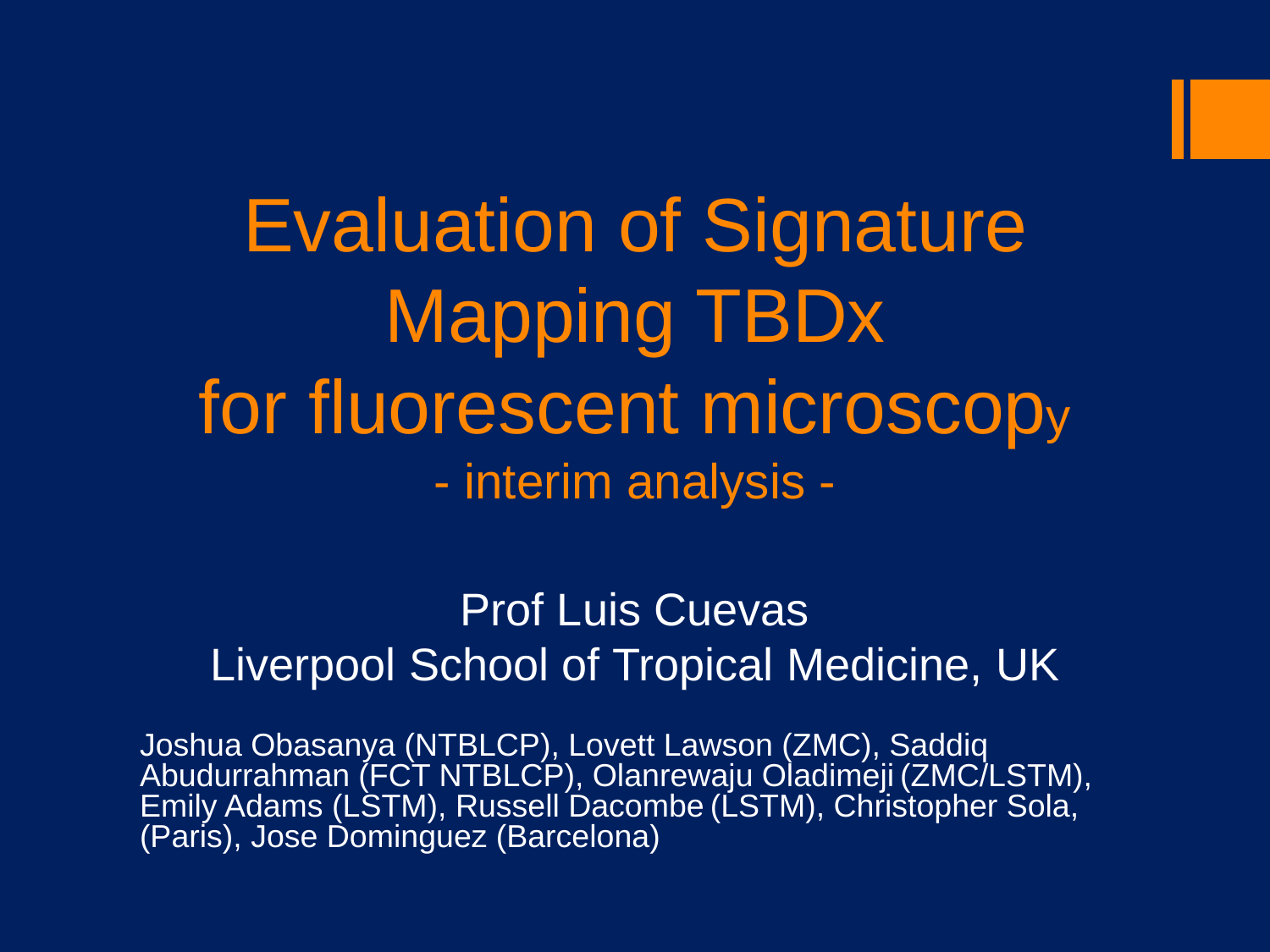## Conflict of interest

No conflicts of interest to declare Signature Mapping TBDx loaned from manufacturer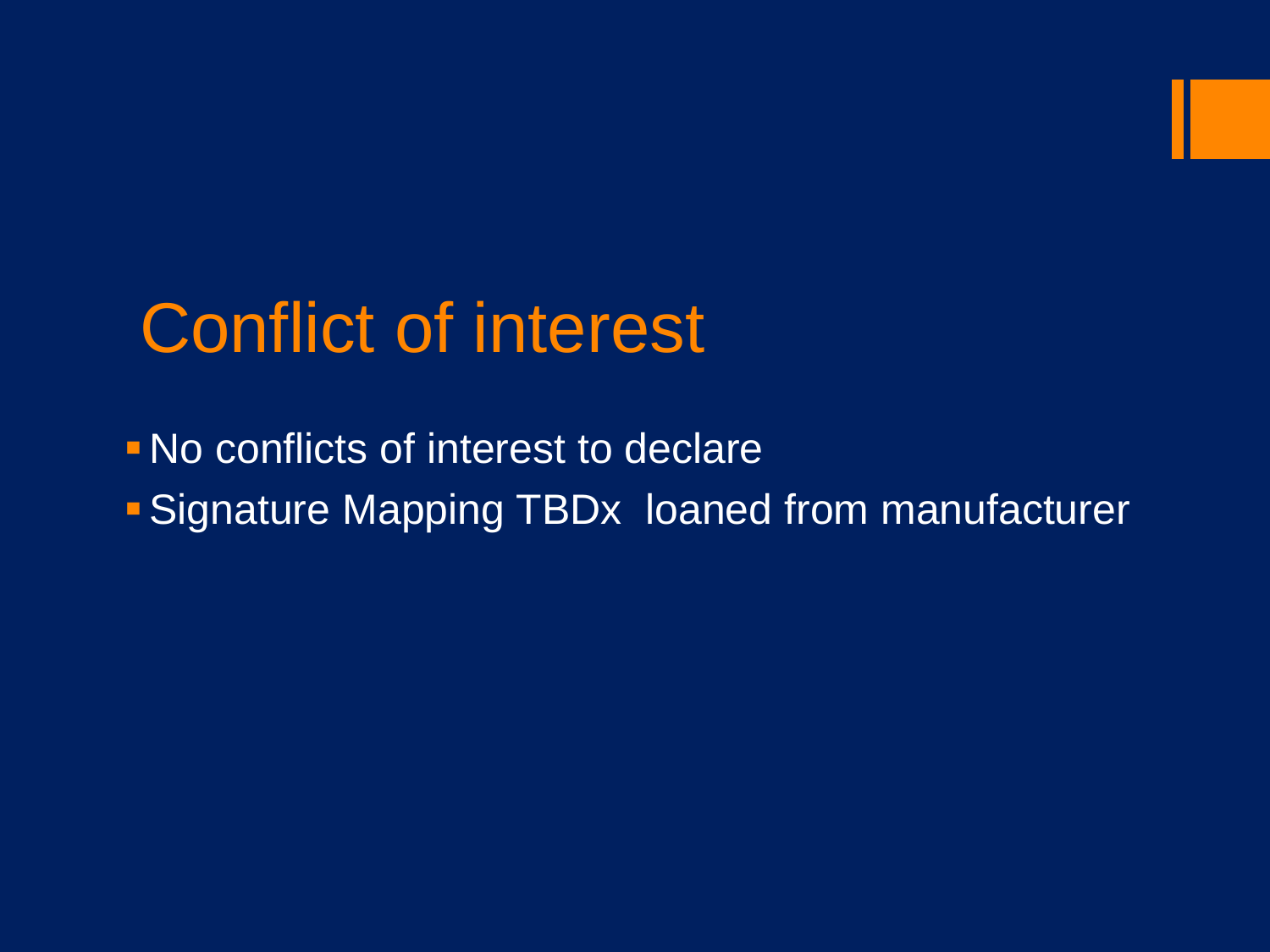# What is it?



- **Computer-aided fluorescence smear microscopy with** algorithms to identify bacilli using an automated slide management system.
- **Microscope (conventional FM)**
- **Engine for autofocus**
- Camera
- **Slide loader (4-200)**
- Software to capture and read smears
- <https://www.youtube.com/watch?v=DH9fKEjYSkE>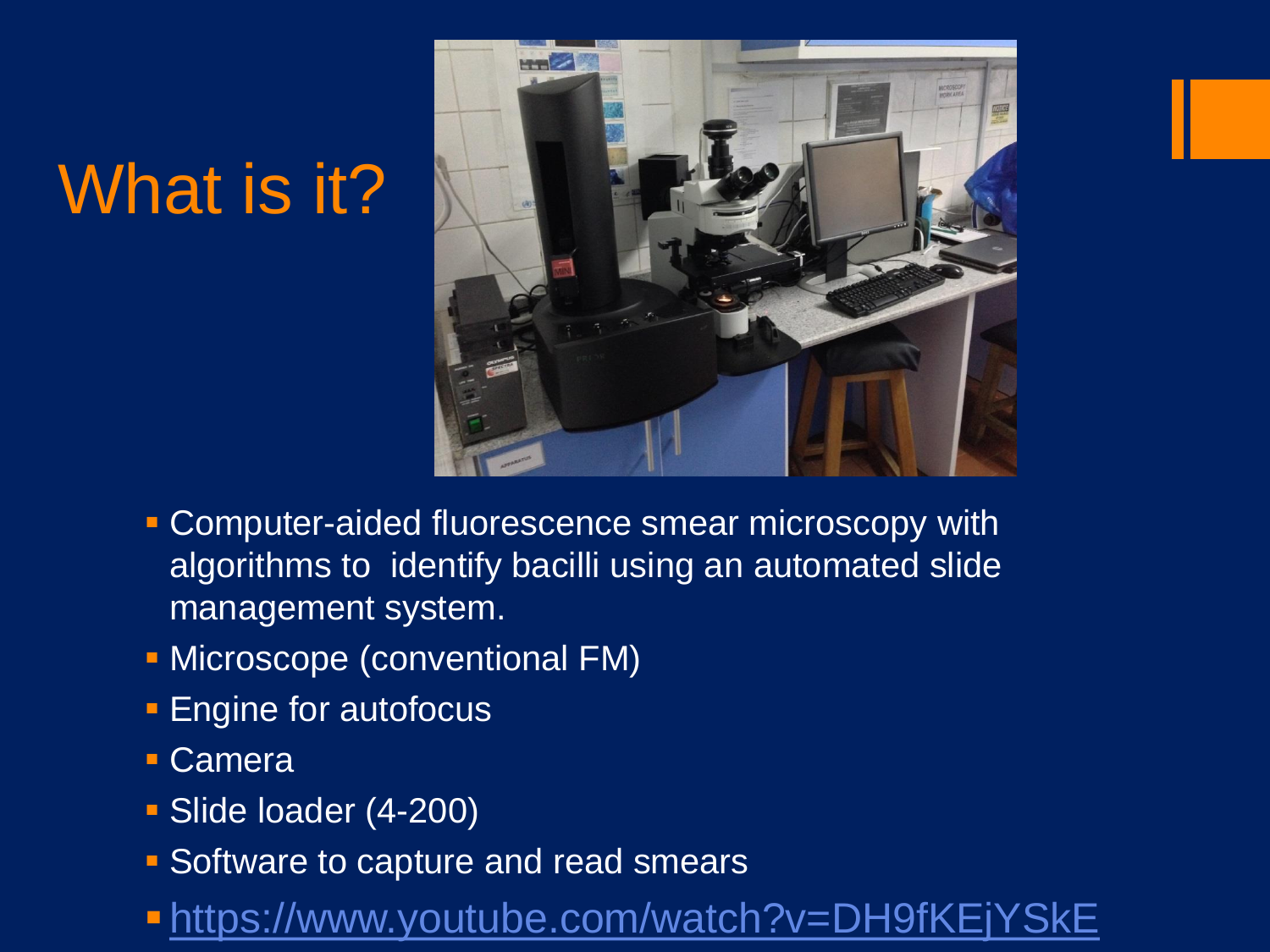# What do we know?

- **Evaluated in South Africa in concentrated sputum**
- **80% sensitivity and 79% specificity**
- **Manufacturer suggests using with Xpert to exclude false+**
- **No studies on direct sputum**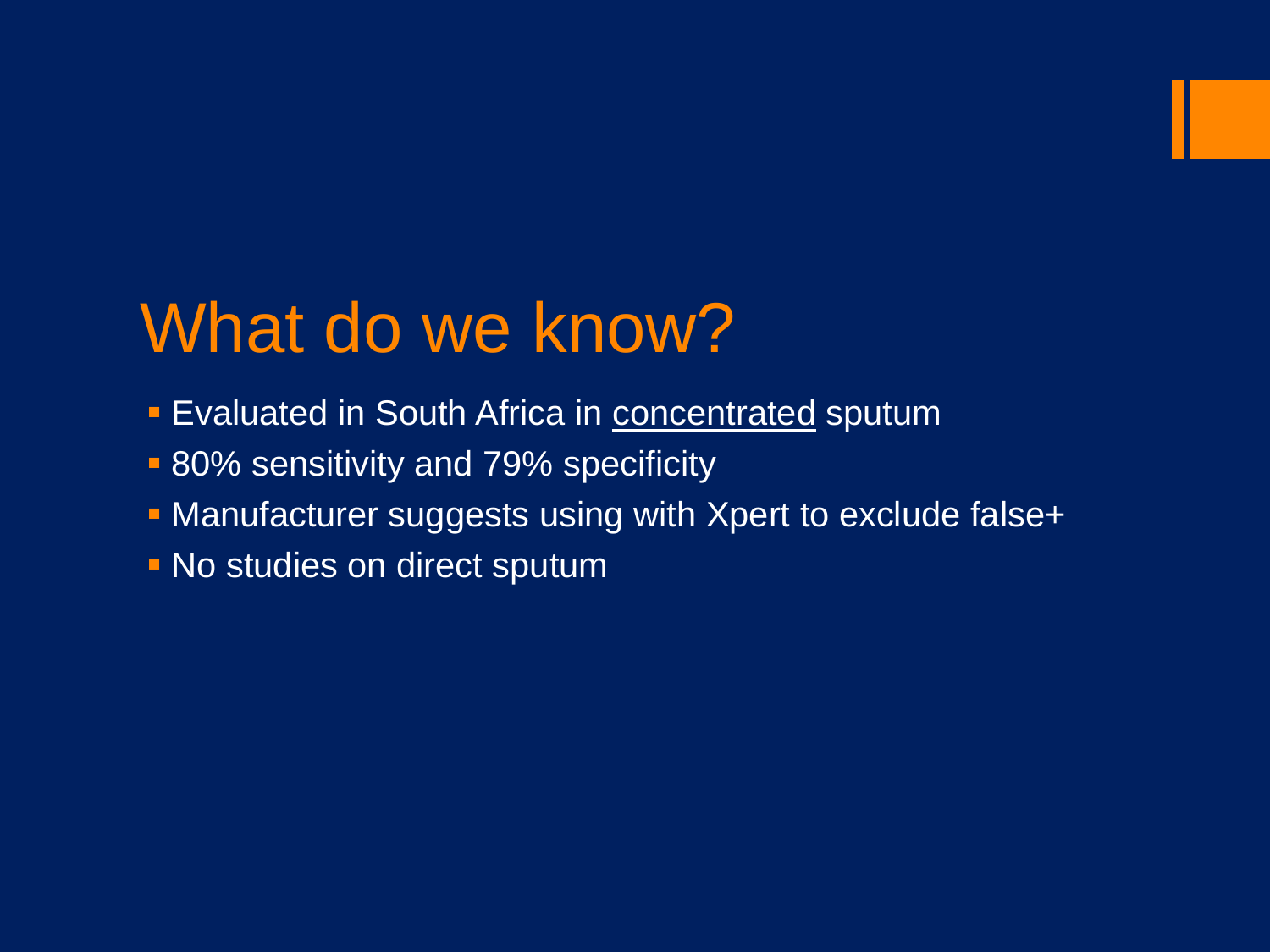

## Study design

- **Cross sectional survey**
- Consecutive adults attending 5 district hospitals in Abuja.
- 2 sputum specimens. On the spot, 1 hour apart.
- **Specimens transported to a research lab (ZMC)**
- **Diagnostics assessed in tandem (Genedrive, Mycolic acids,** Fluorotype, TBDx)
- **Laboratory staff blind to experimental tests.**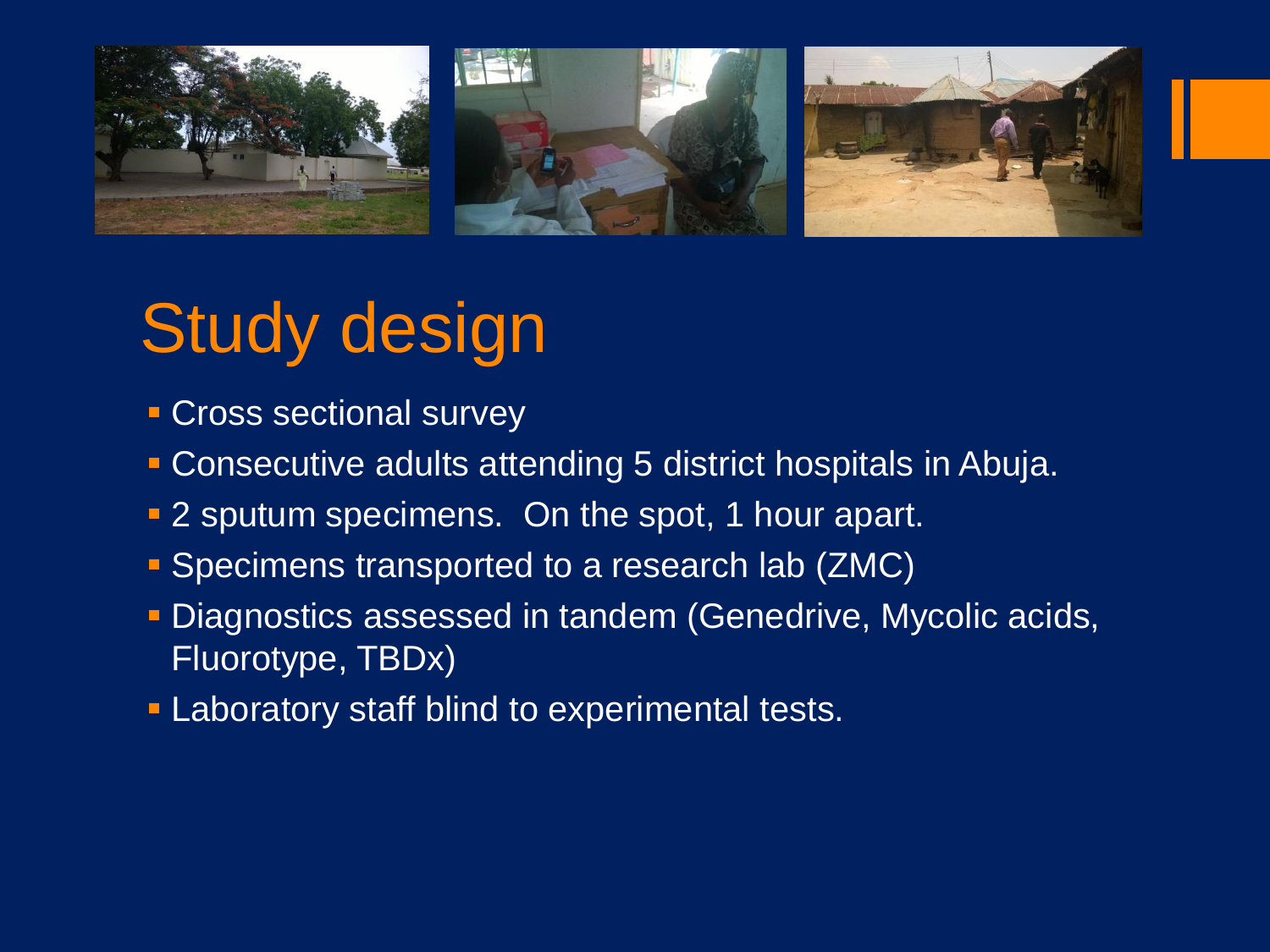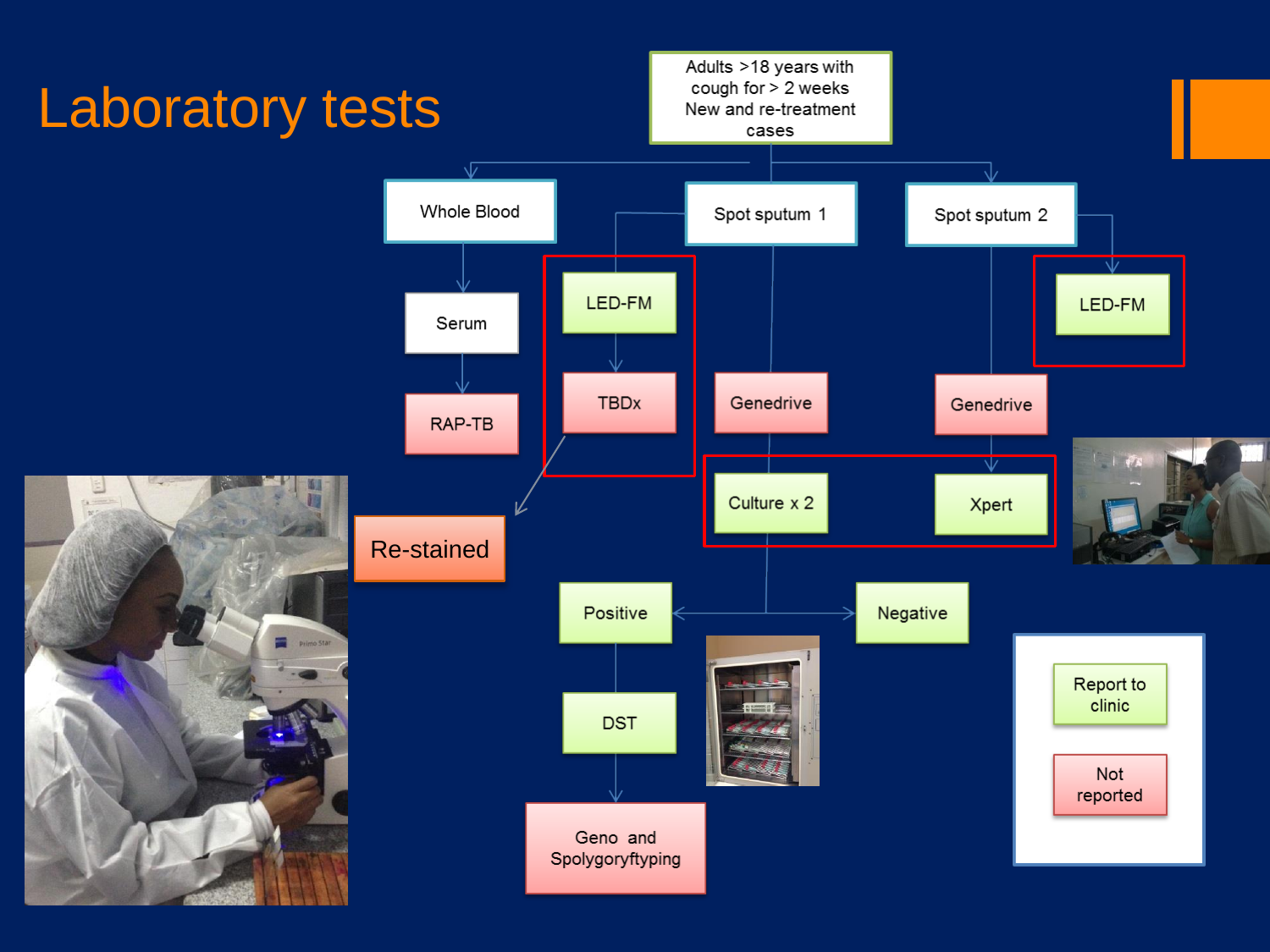## **Participants**

Recruited 1650 patients by September 2014 **This analysis** o703 patients oPositive/negative Culture  $oLED$ -FM  $(x2)$  $\circ$ TBDx (x1) oSub-analysis by HIV

## oDefinitions:

oPositive smear microscopy: > 1 AFB in ≥1 LED-FM oTBDx: > 1 object in ≥1 field oFinal analysis will include ROC curves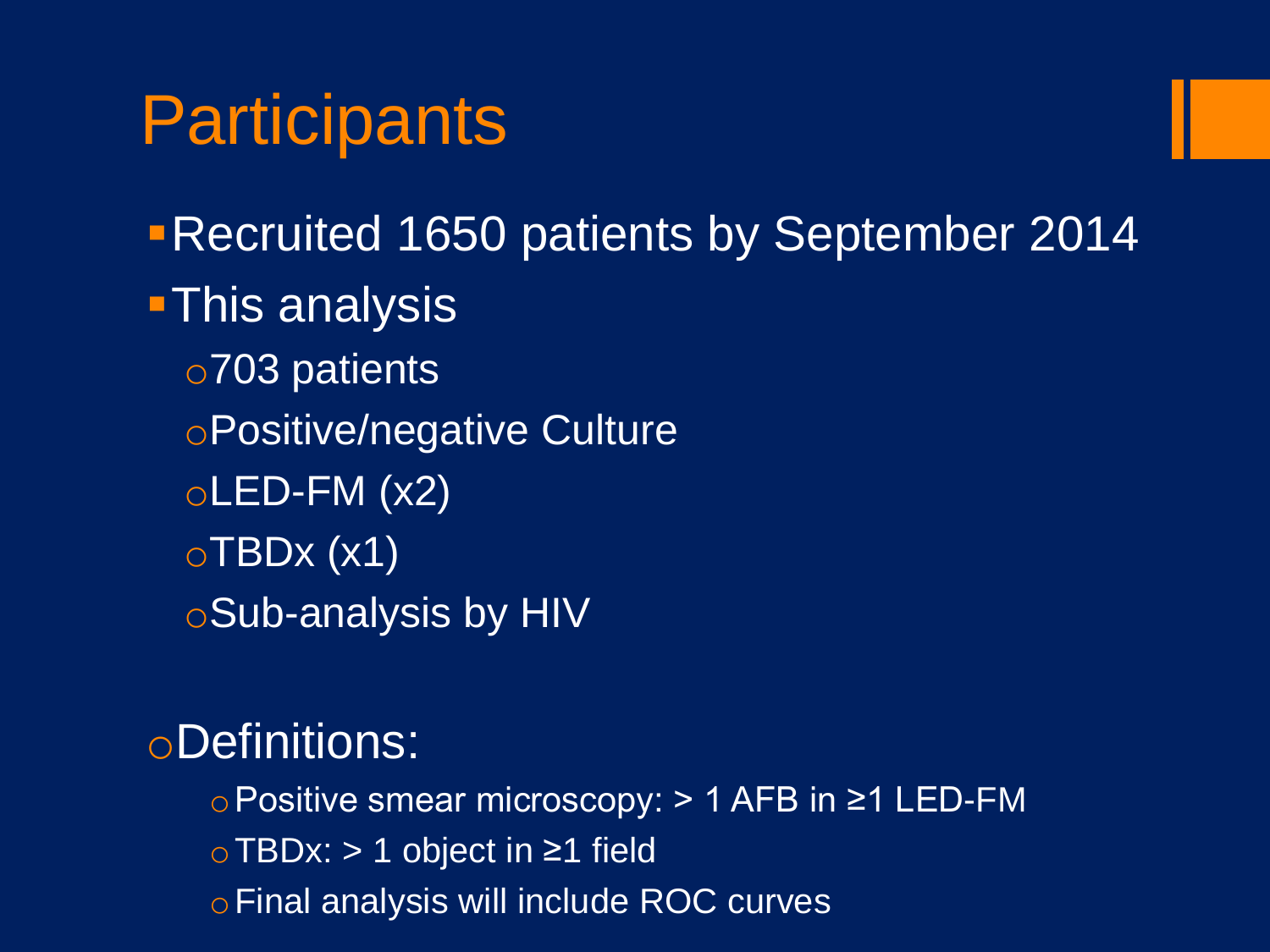## **Participants**

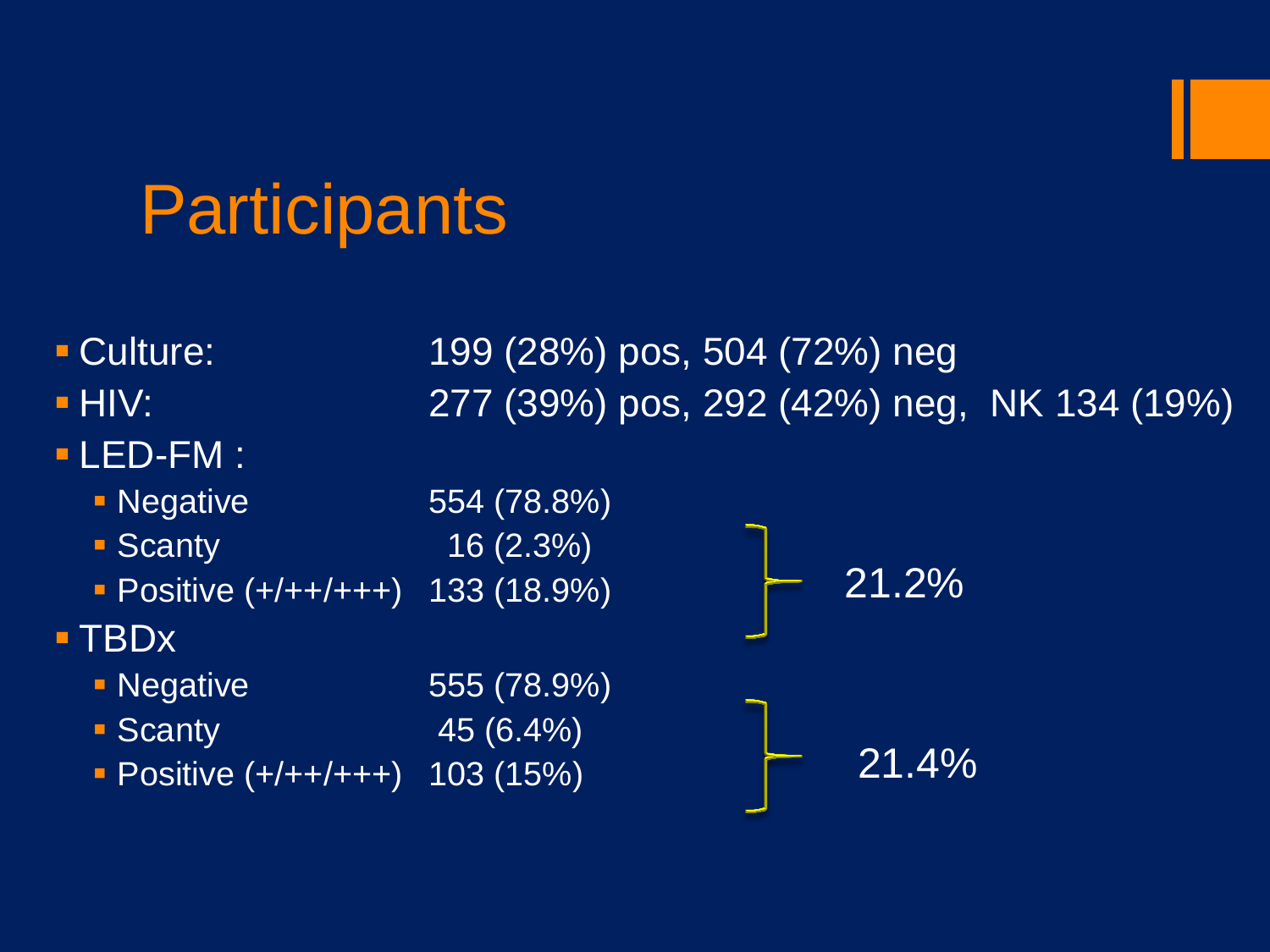Sens: 68% (95CI 61-75) Spec: 97% (95CI 94-98)

## LED-FM

#### **HIV negative**

| Combined:<br><b>Sens: 68%</b><br><b>Spec: 97%</b><br>LED-FM<br><b>HIV negative</b> |                       |                       |                  |  |  |
|------------------------------------------------------------------------------------|-----------------------|-----------------------|------------------|--|--|
|                                                                                    | <b>Culture</b><br>pos | <b>Culture</b><br>neg | <b>Tot</b><br>al |  |  |
| <b>Negative</b>                                                                    | 18(20.9)              | 198 (96.1)            | 216              |  |  |
| <b>Scanty</b>                                                                      | 3(3.5)                | 3(1.5)                | 6                |  |  |
| <b>Positive</b>                                                                    | 65 (75.6)             | 5(2.4)                | 70               |  |  |
| <b>TOTAL</b>                                                                       | 86                    | 206                   | 292              |  |  |

- Sens: 79.1% (95CI 69-86)
- Spec: 96.1% (95CI 91-97)

#### **HIV positive**

|                 | <b>Culture</b><br>pos | <b>Culture</b><br>neg | <b>Total</b> |
|-----------------|-----------------------|-----------------------|--------------|
| <b>Negative</b> | 35(43.8)              | 193 (97.8)            | 228          |
| <b>Scanty</b>   | 7(8.8)                | 1(0.5)                | 8            |
| <b>Positive</b> | 38 (47.5)             | 3(1.5)                | 41           |
| <b>TOTAL</b>    | 80                    | 197                   | 277          |

Sens: 56% (95CI 45-80)

**Spec: 98% (95CI 95-99)**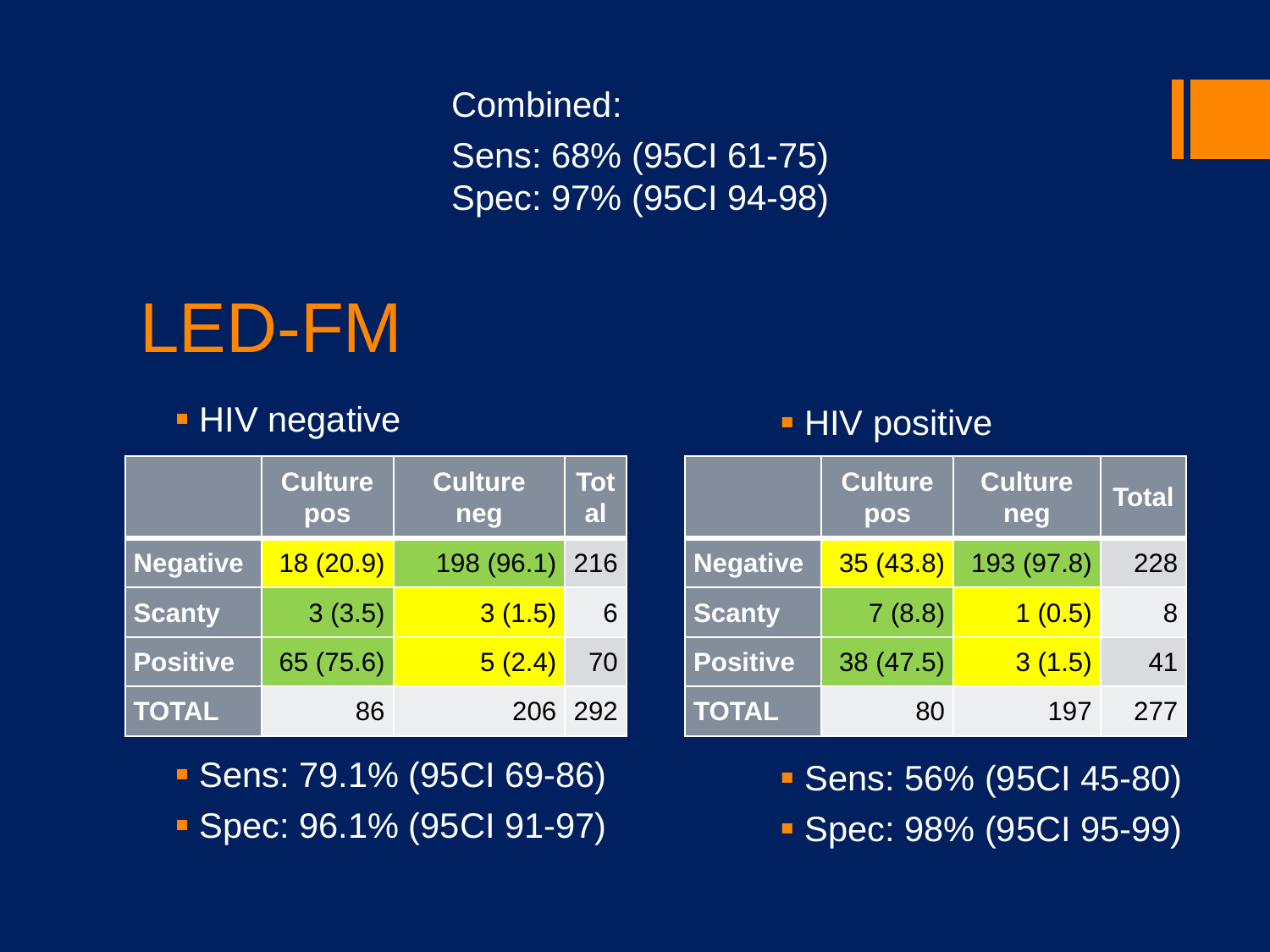Combined: Sens: 56% (95CI 49-64) Spec: 92% (95CI 90-95)



#### **HIV negative**

#### **HIV positive**

|                 | <b>Culture</b> | <b>Culture</b> | <b>Total</b> |                 | <b>Culture</b> | <b>Culture</b> | <b>Total</b> |
|-----------------|----------------|----------------|--------------|-----------------|----------------|----------------|--------------|
|                 | <b>pos</b>     | neg            |              |                 | pos            | neg            |              |
| <b>Negative</b> | 30(34.9)       | (90.8)<br>187  | 217 (74.3)   | <b>Negative</b> | 42(52.5)       | 187 (94.9)     | 229 (82.7%)  |
| Scanty          | 5(5.8)         | 17(8.3)        | 22(7.5)      | <b>Scanty</b>   | 6(7.5)         | 9              | 15           |
| $TBP+$          | 11(12.8)       | 0(0)           | 11(3.8)      | $TBP+$          | 10(12.5)       | 1(0.5)         | 11 $(4)$     |
| $TB$ $P++$      | 16(18.6)       | 2(1)           | 18(6.2)      | $TB$ $P++$      | 10(12.5)       | 0(0)           | 10(3.6)      |
| <b>TB P+++</b>  | 24(27.9)       | 0(0)           | 24(8.2)      | $TB$ $P+++$     | 12(15)         | 0(0)           | 12(4.3)      |
| <b>TOTAL</b>    | 86             | 206            | 292          | <b>TOTAL</b>    | 80             | 197            | 277          |

- Sens: 65% (95CI 55-74)
- Spec: 91% (95CI 86-94)

 Sens: 48% (95CI 37-58) Spec: 95% (95CI 91-97)

#### **Difference between TBDx and LED-FM not significant**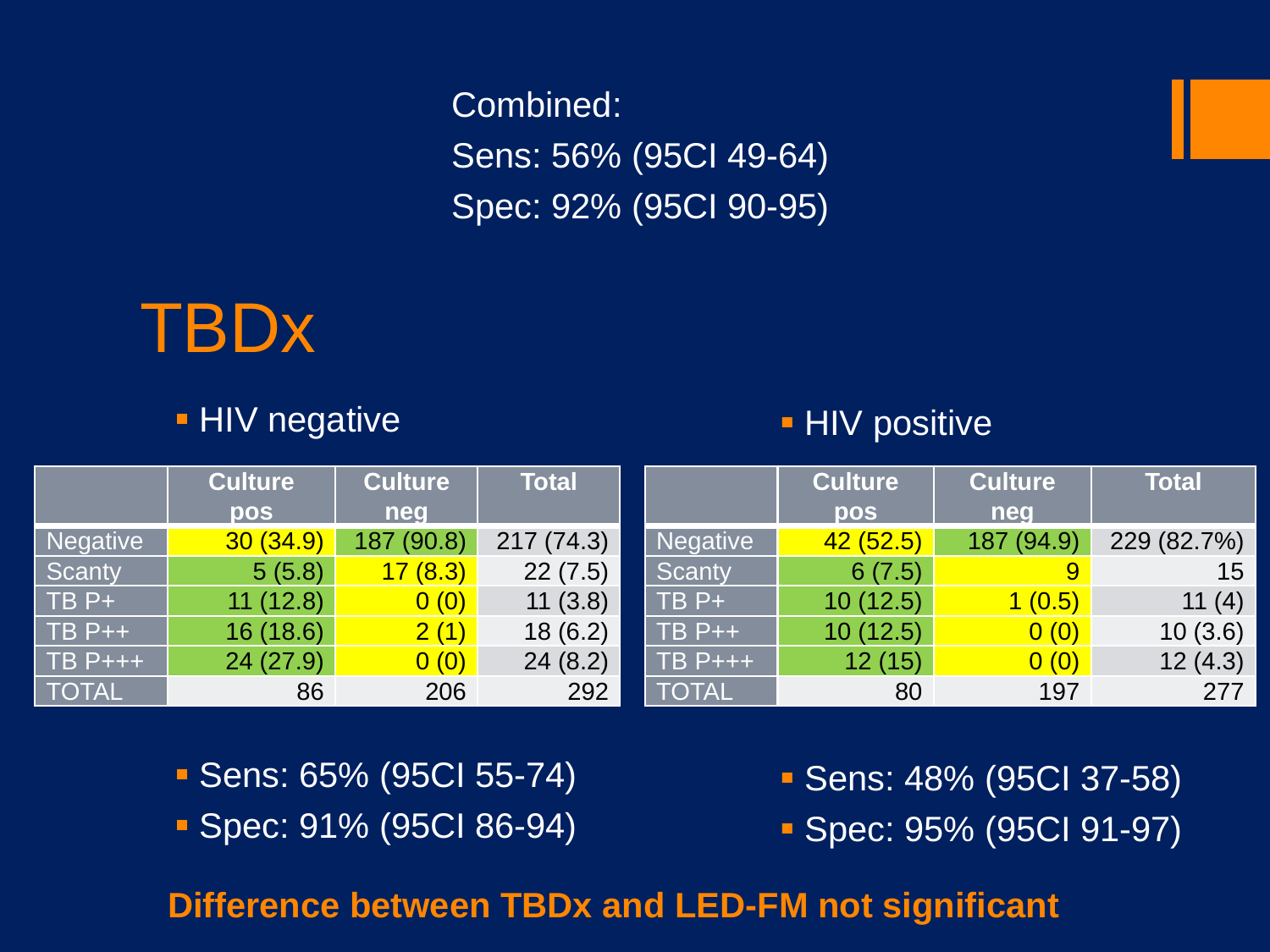## **Discrepancies**

|                 |            | <b>TBDx</b>  |           |       |  |  |  |
|-----------------|------------|--------------|-----------|-------|--|--|--|
| <b>LED-FM</b>   | <b>Neg</b> | Scanty       | Pos       | Total |  |  |  |
| <b>Negative</b> | 521 (93.9) | (68.9)<br>31 | 2(1.9)    | 554   |  |  |  |
| <b>Scanty</b>   | 12(2.2)    | 4(8.9)       | 0(0)      | 16    |  |  |  |
| <b>Positive</b> | 22(3.4)    | 10(22.2)     | 101(98.1) | 133   |  |  |  |
| <b>Total</b>    | 555        | 45           | 103       | 703   |  |  |  |



- 60 missed by both
- 3 missed by LED-FM, TBDx +
- 26 missed by TBDx, LED-FM +
- **109 found by both**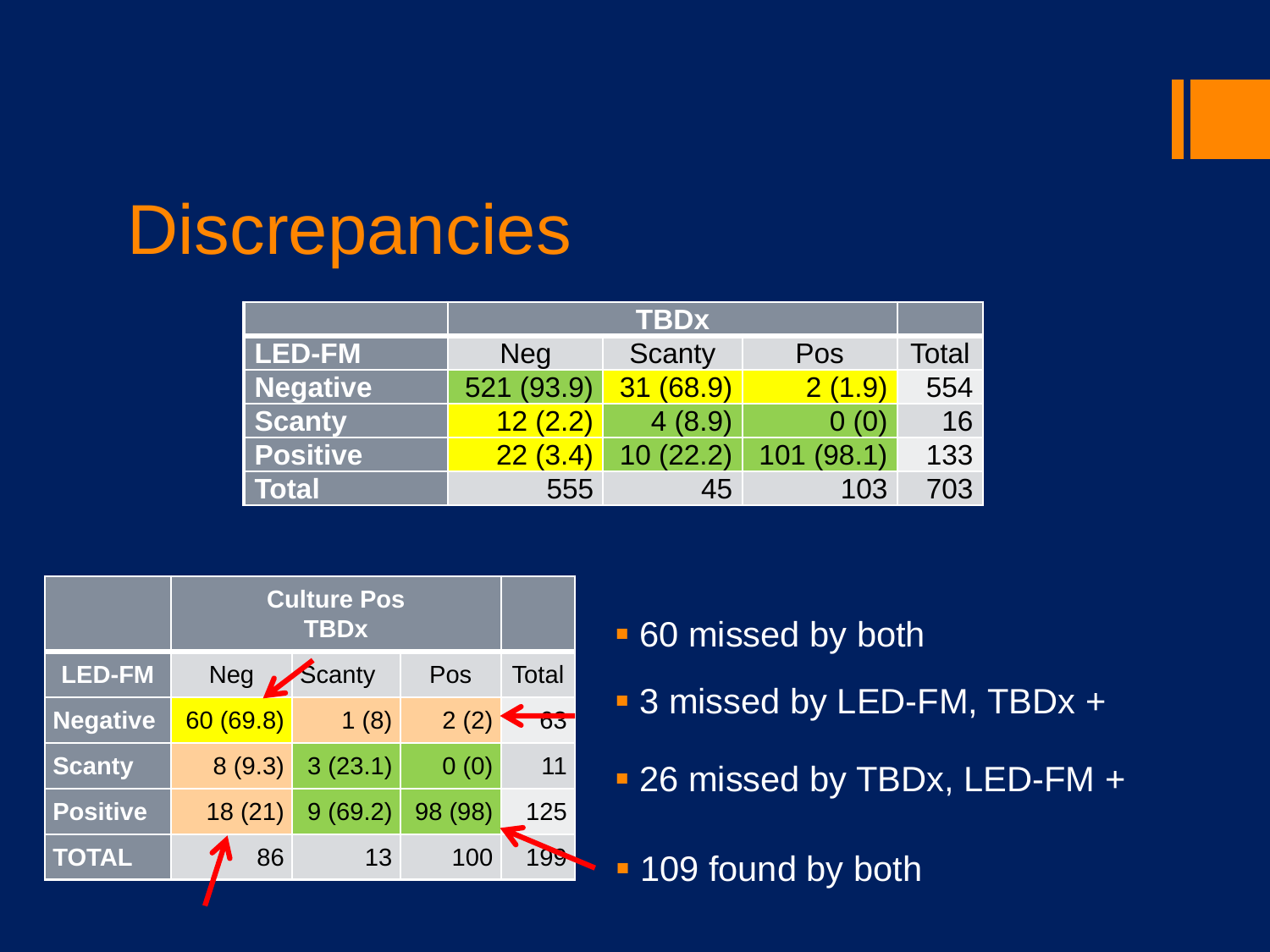## **Discrepancies**

|                 |            | <b>TBDx</b>  |           |       |  |  |  |
|-----------------|------------|--------------|-----------|-------|--|--|--|
| l LED-FM        | <b>Neg</b> | Scanty       | Pos       | Total |  |  |  |
| Negative        | 521 (93.9) | (68.9)<br>31 | 2(1.9)    | 554   |  |  |  |
| <b>Scanty</b>   | 12(2.2)    | 4(8.9)       | 0(0)      | 16    |  |  |  |
| <b>Positive</b> | 22(3.4)    | 10(22.2)     | 101(98.1) | 133   |  |  |  |
| <b>Total</b>    | 555        | 45           | 103       | 703   |  |  |  |

| <b>Culture Pos</b><br><b>TBDx</b> |            |         |         |       | <b>Culture Neg</b><br><b>TBDx</b> |            |          |        |              |
|-----------------------------------|------------|---------|---------|-------|-----------------------------------|------------|----------|--------|--------------|
| <b>LED-FM</b>                     | <b>Neg</b> | Scanty  | Pos     | Total | <b>LED-FM</b>                     | <b>Neg</b> | Scanty   | Pos    | <b>Total</b> |
| <b>Negative</b>                   | 60(69.8)   | 1(8)    | 2(2)    | 63    | <b>Negative</b>                   | 461 (98.3) | 30(93.4) | 0(0)   | 491          |
| Scanty                            | 8(9.3)     | 3(23.1) | 0(0)    | 11    | <b>Scanty</b>                     | 4(1)       | 1(3)     | 0(0)   | 5            |
| <b>Positive</b>                   | 18(21)     | 9(69.2) | 98 (98) | 125   | <b>Positive</b>                   | 4(1)       | 1(3)     | 3(100) | 8            |
| <b>TOTAL</b>                      | 86         | 13      | 100     | 199   | <b>TOTAL</b>                      | 469        | 32       | 3      | 504          |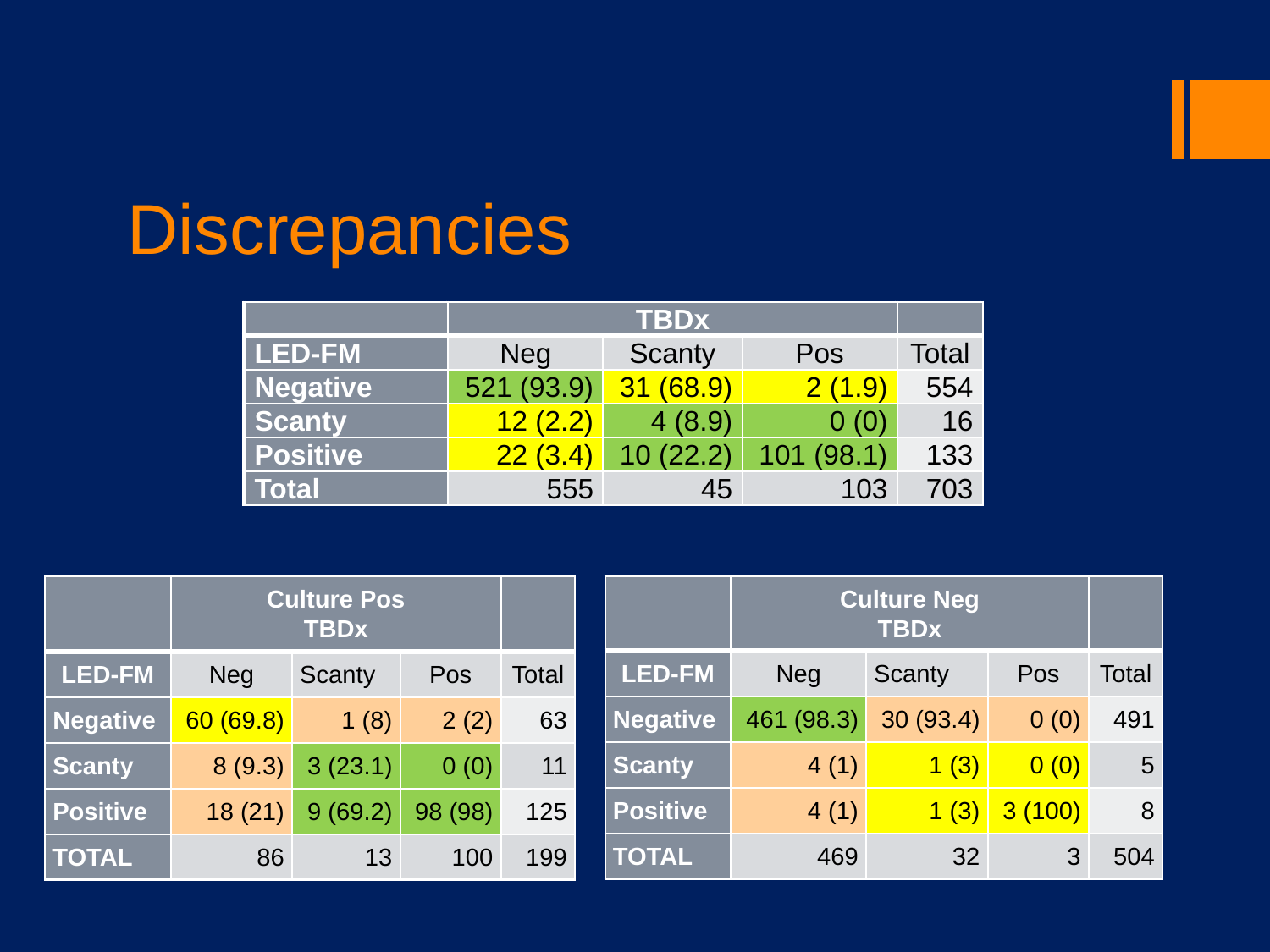## **Discrepancies**

|                 |            | <b>TBDx</b>  |           |       |  |  |  |
|-----------------|------------|--------------|-----------|-------|--|--|--|
| l LED-FM        | <b>Neg</b> | Scanty       | Pos       | Total |  |  |  |
| Negative        | 521 (93.9) | (68.9)<br>31 | 2(1.9)    | 554   |  |  |  |
| <b>Scanty</b>   | 12(2.2)    | 4(8.9)       | 0(0)      | 16    |  |  |  |
| <b>Positive</b> | 22(3.4)    | 10(22.2)     | 101(98.1) | 133   |  |  |  |
| <b>Total</b>    | 555        | 45           | 103       | 703   |  |  |  |

- **461 correctly negative by both**
- $-$  30 LED-FM -, TBDx +
- $-8$  TBDx -, LED-FM +
- **5 positive by both**

|                 | <b>Culture Neg</b> |          |        |       |
|-----------------|--------------------|----------|--------|-------|
| LED-FM          | <b>Neg</b>         | Scanty   | Pos    | Total |
| <b>Negative</b> | 461 (98.3)         | 30(93.4) | 0(0)   | 491   |
| <b>Scanty</b>   | 4(1)               | 1(3)     | 0(0)   | 5     |
| <b>Positive</b> | 4(1)               | 1(3)     | 3(100) | 8     |
| <b>TOTAL</b>    | 469                | 32       | З      | 504   |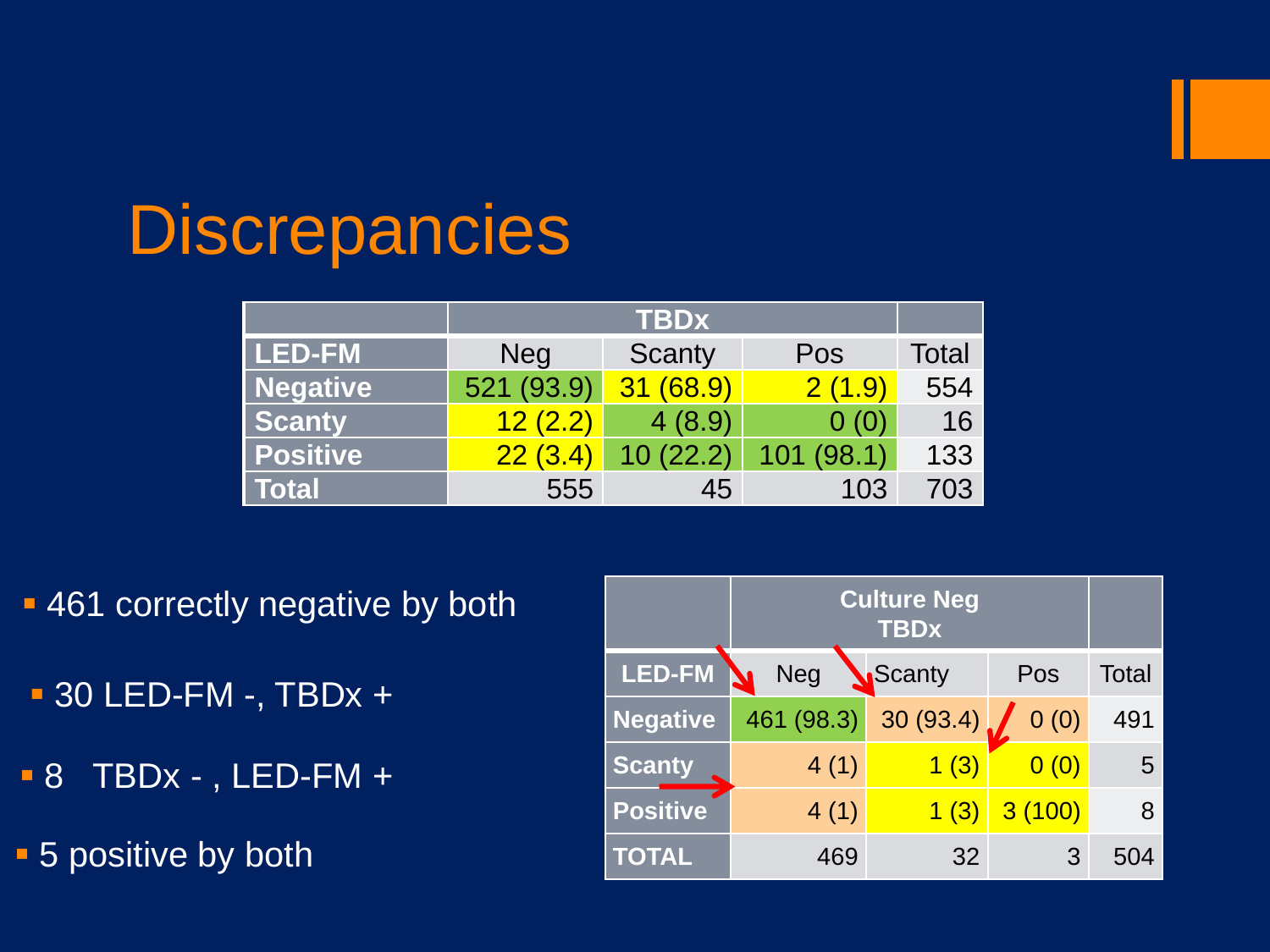## *"Come in Xpert MTB/RIF"*

|              | <b>Culture</b> |          |       |
|--------------|----------------|----------|-------|
| <b>Xpert</b> | Pos            | Neg      | Total |
| <b>Neg</b>   | 49 (24)        | 469 (95) | 518   |
| Pos          | 150 (76)       | 25(5)    | 175   |
| <b>TOTAL</b> | 199            | 494      | 693   |

**25 culture neg/Xpert pos and 49 culture pos/Xpert neg** 

**- TBDx/LED-FM results among these?**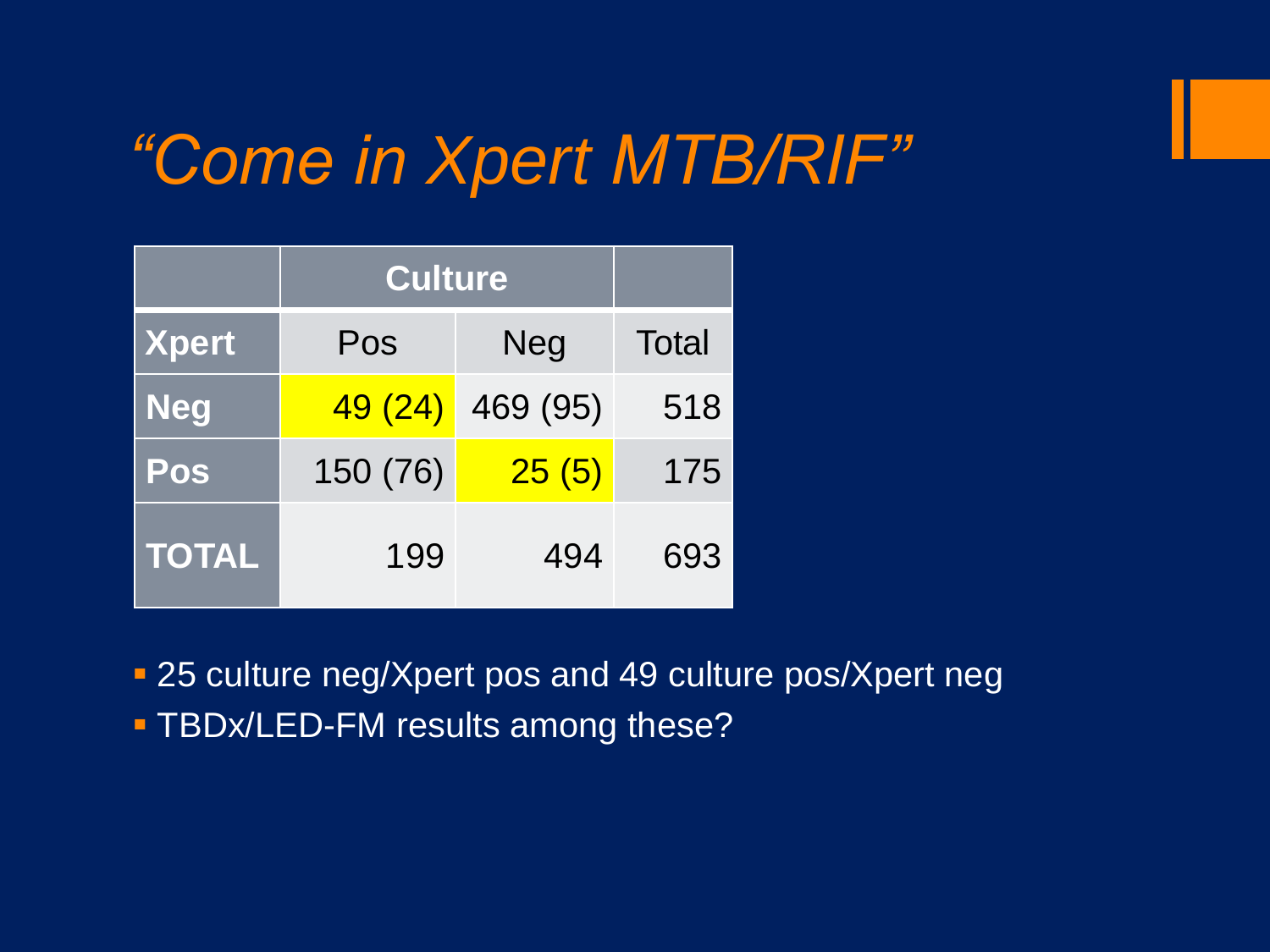### Xpert in culture-neg, TBDx/LED-FM pos patients



- **5/8 TBDx Neg, LED-FM Pos, Xpert pos**
- **0/30 TBDx Pos, LED-FM Neg, Xpert neg**
- **4/5 TBDx Pos, LED-FM Pos, Xpert pos**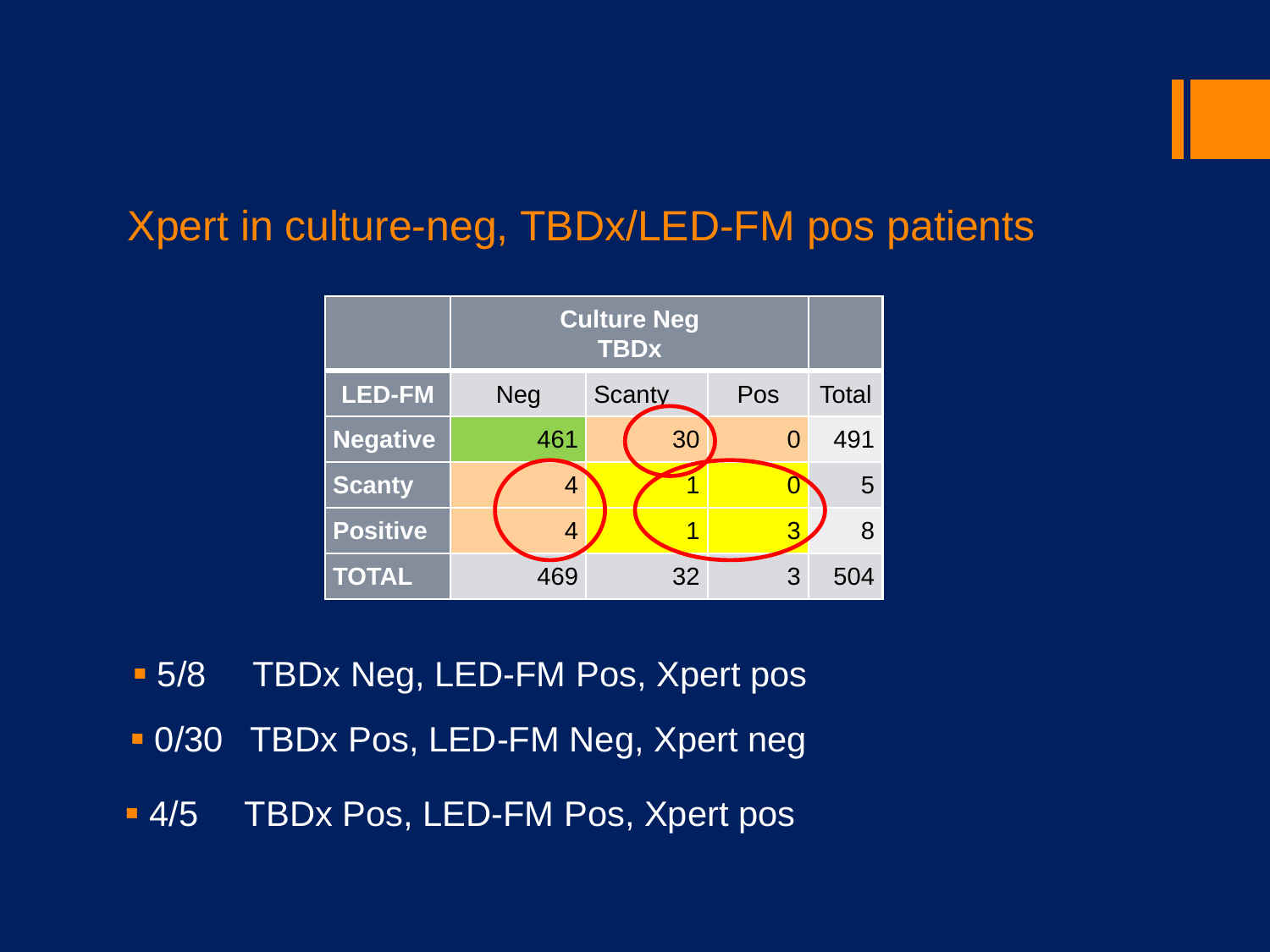## Sensitivity/specificity

**Against culture:** 

 $\circ$  Sensitivity = 61% (95% 53 - 68)

 $\circ$  Specificity = 93%, (95CI 90 – 95%)

**If Xpert used in culture-negative/AFB+ patients**  $\circ$  Sensitivity = 62% (95CI 54 – 69%)  $\circ$  Specificity = 94% (95CI 91 – 96%)

No statistical difference to 2 manual LED-FM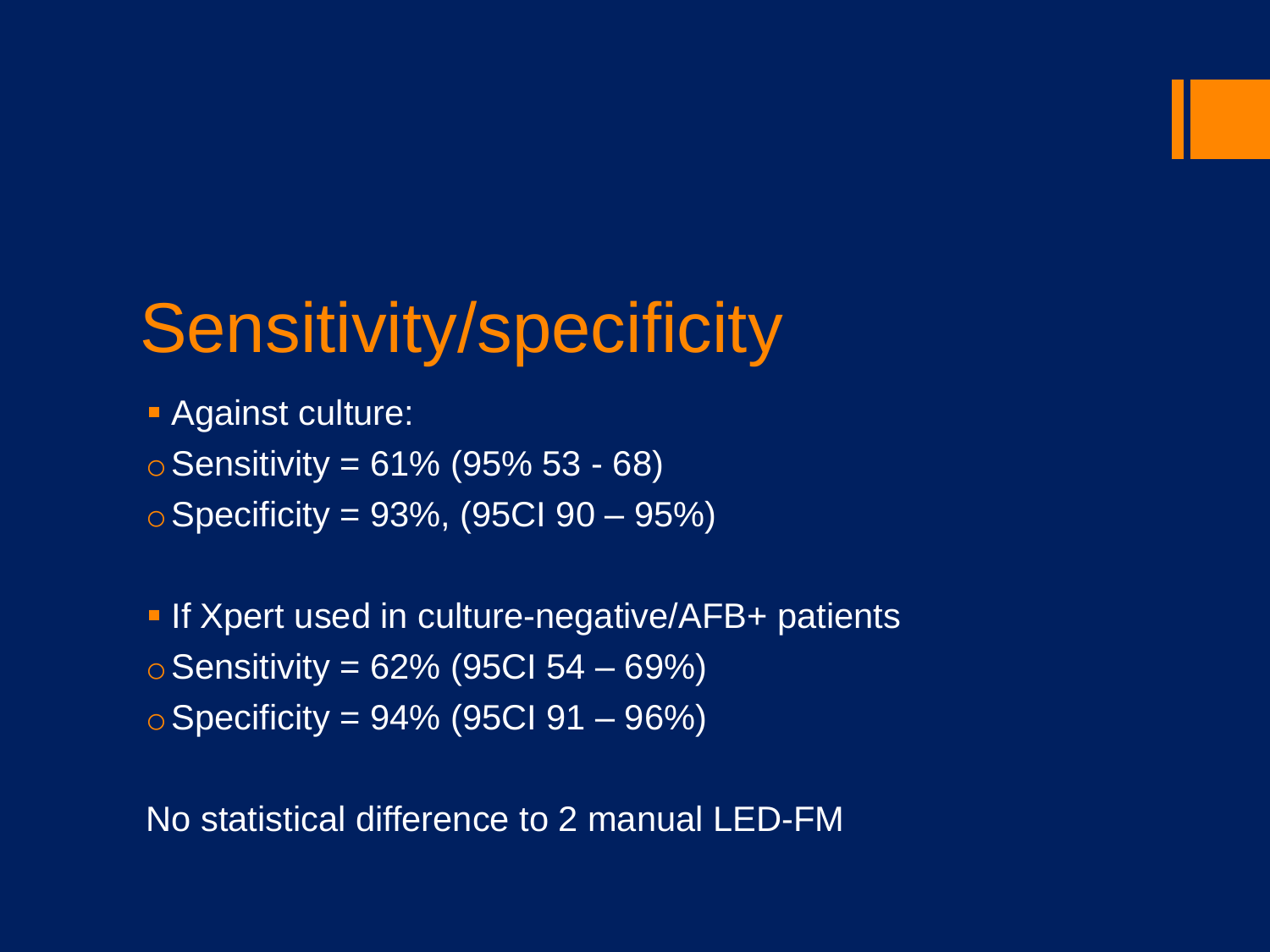## **Conclusion**

- **Preliminary analysis**
- Sensitivity of 1 x TBDx = 2 x LED-FM
- Sensitivity decreases with HIV (as in LED-FM)
- Specificity of TBDx =LED-FM (but trend to lower spec)
- **These parameters may change once** 
	- oAll patients are included
	- o Reference standard is a composite of culture and Xpert
	- oCulture results typed in Barcelona
	- o ROC curves are constructed to select different cut off points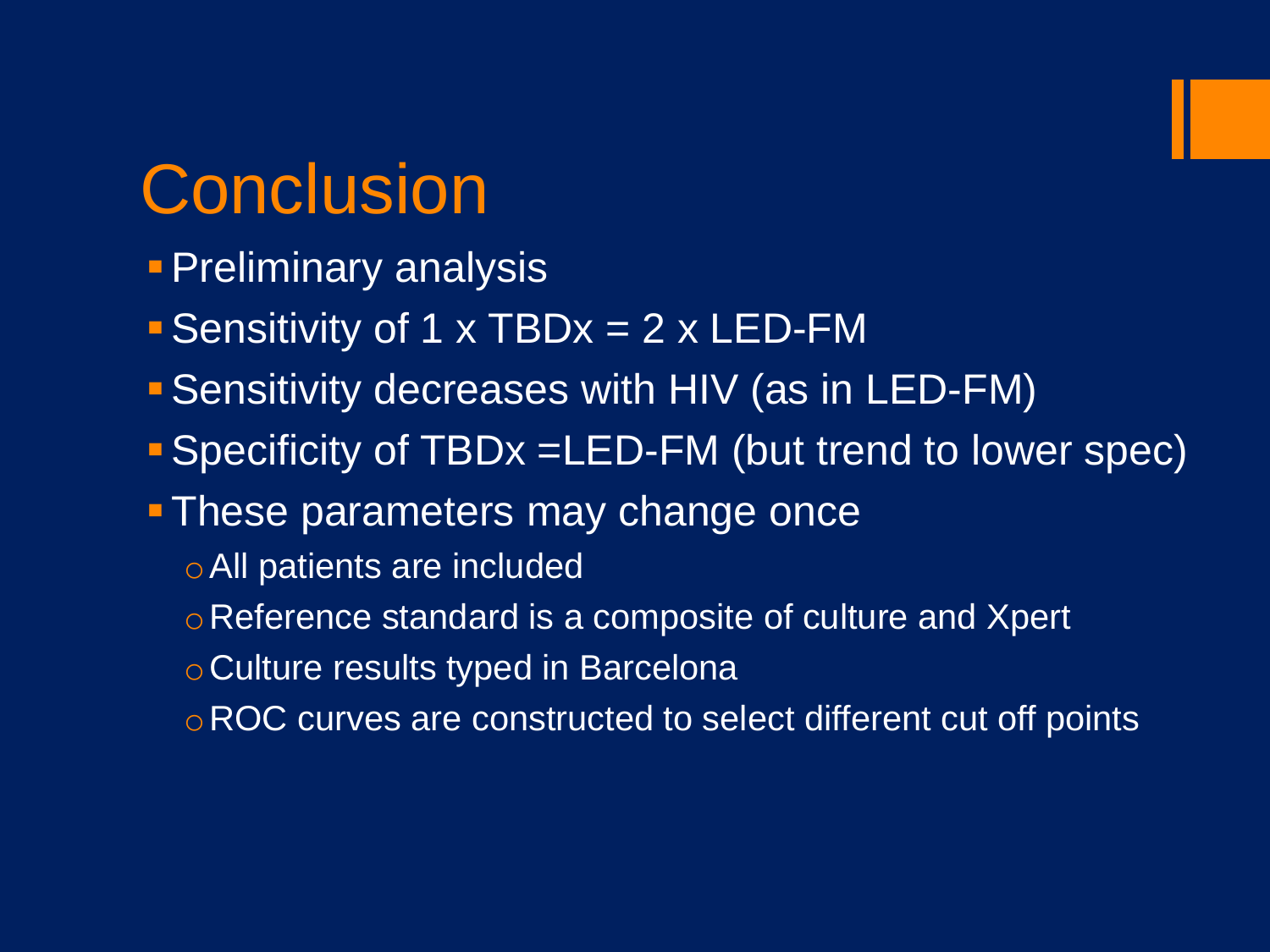# Many thanks



#### **EXankli medical centre TB research laboratory**